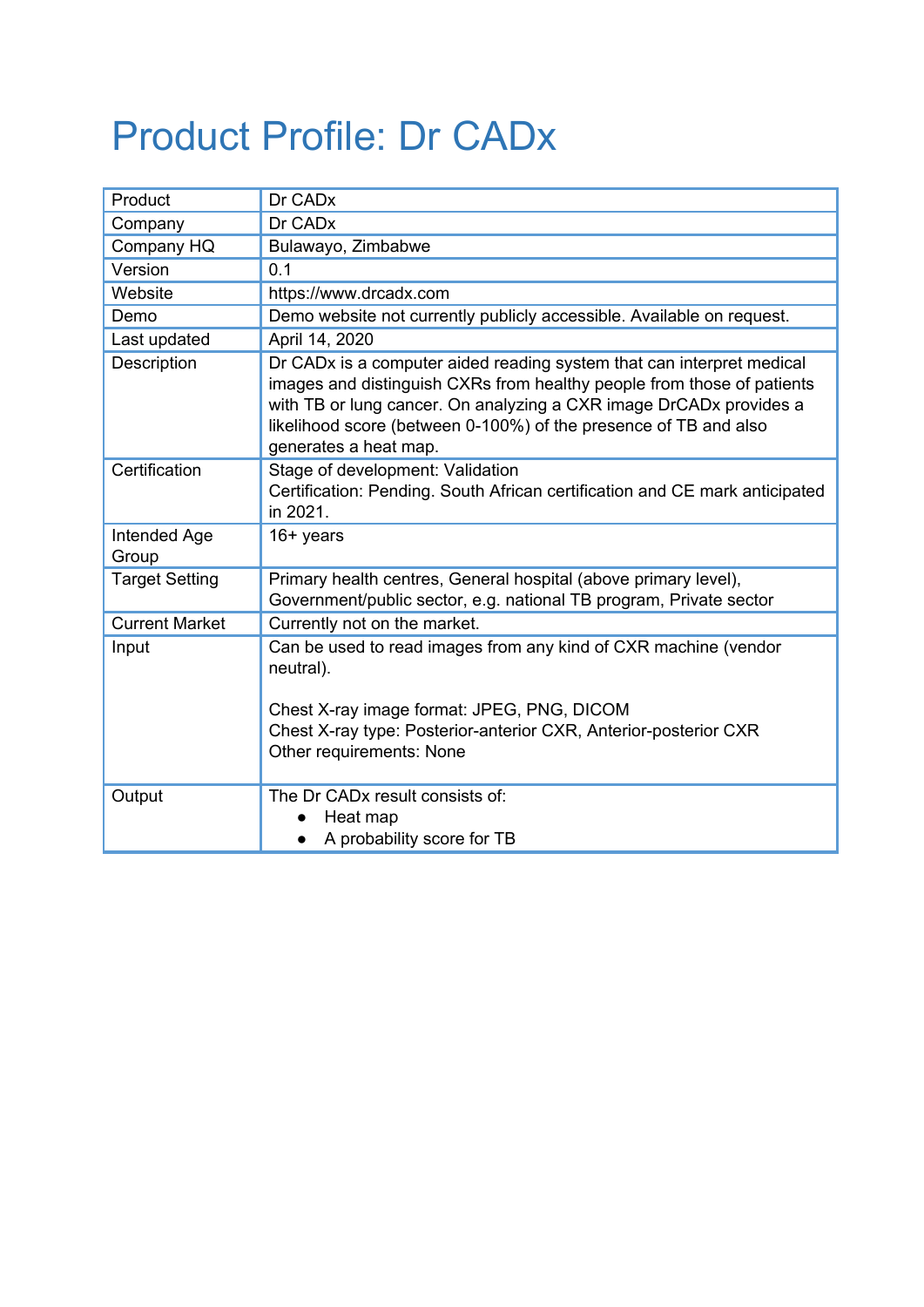|                                                  | Dr CADx<br><b>Diagnostic Prediction</b><br>1. TB: 96%<br>2. Not TB: 4%<br>Low<br>High<br><b>ORIGINAL IMAGE</b><br><b>ANALYSE ANOTHER IMAGE</b> |  |
|--------------------------------------------------|------------------------------------------------------------------------------------------------------------------------------------------------|--|
| <b>Deployment</b>                                | Online only                                                                                                                                    |  |
| Hardware                                         | Computer interfaced to the x-ray machine and connected to the internet.                                                                        |  |
| Xray Machine<br>Validation                       | No validation required for the x-ray machine.                                                                                                  |  |
| Software                                         | Web browser                                                                                                                                    |  |
| Server                                           | None                                                                                                                                           |  |
| Integration                                      | With the current version it is not possible to integrate with client's legacy<br>Picture Archiving and Communication System (PACS).            |  |
| <b>Processing Time</b>                           | Less than a minute                                                                                                                             |  |
| <b>Data Sharing &amp; Privacy</b>                |                                                                                                                                                |  |
| Server location<br>(for online<br>product)       | Server is located in the United States. Local or national server options not<br>currently available.                                           |  |
| Data shared with<br>manufacturer?                | Yes. DICOM images including DICOM meta data are sent to the server.<br>Dicom meta data is not being used by the manufacturer.                  |  |
| De-identification<br>(option to<br>de-identify?) | No option to de-identify input at the moment. This feature is being<br>developed for the next version of the product.                          |  |
| <b>Software Updates</b>                          |                                                                                                                                                |  |
| Frequency                                        | Annually                                                                                                                                       |  |
| Cost                                             | Updates are included in usage fees. No cost difference between private<br>and public sector.                                                   |  |
| <b>Price</b>                                     | Online solution<br>1 USD per CXR<br>No upfront costs<br>Offline solution                                                                       |  |